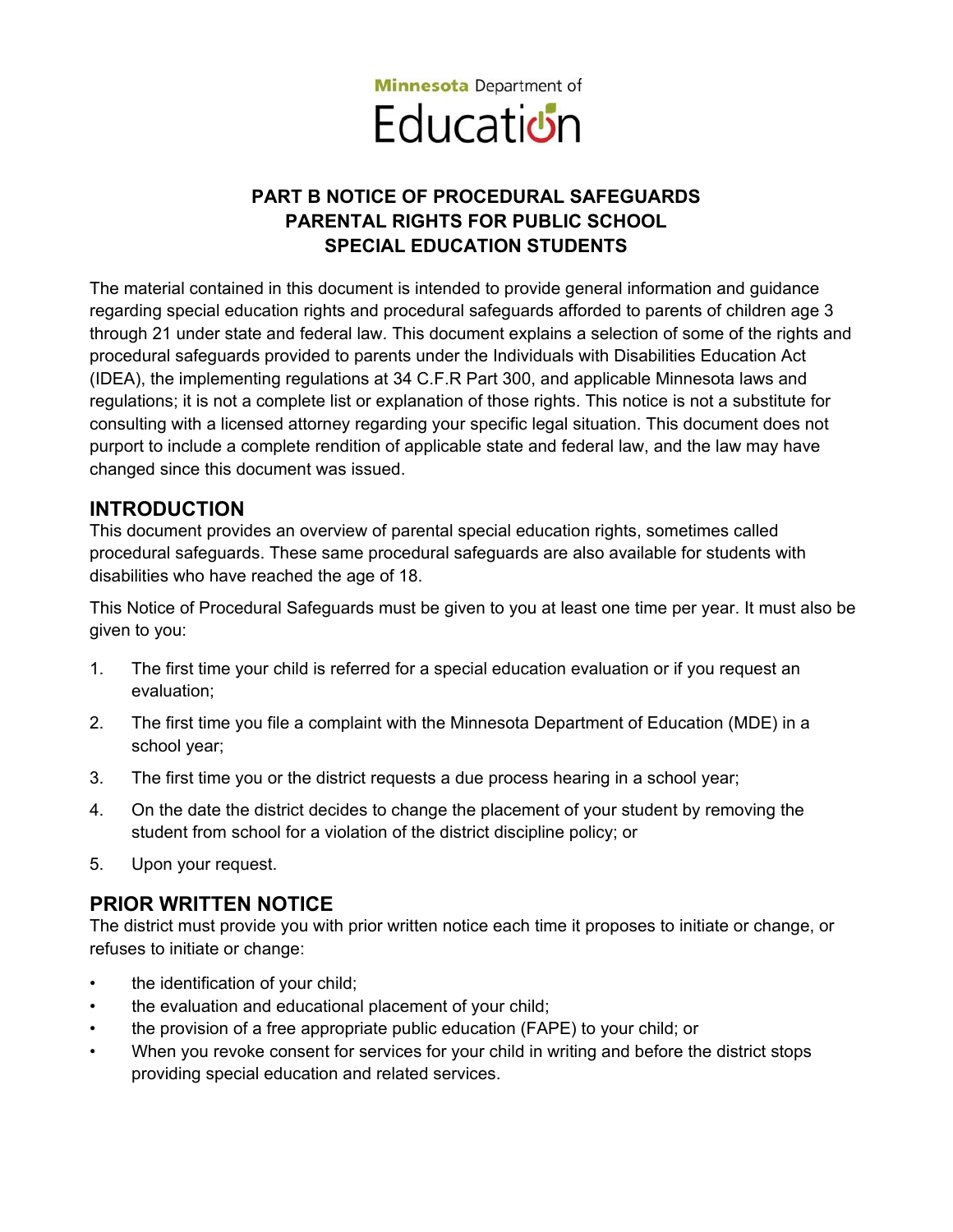This written notice must include:

- 1. A description of the action proposed or refused by the district;
- 2. An explanation of why the district proposes or refuses to take the action;
- 3. A description of each evaluation procedure, assessment, record, or report the district used as a basis for its proposal or refusal;
- 4. A statement that you, as parents of a child with a disability, have protection under these procedural safeguards and information about how you can get a copy of the brochure describing the procedural safeguards;
- 5. Sources for you to contact to obtain assistance in understanding these procedural safeguards;
- 6. A description of other options the IEP team considered and the reasons why those options were rejected; and
- 7. A description of other factors relevant to the district's proposal or refusal.

In addition to federal requirements, prior written notice must inform you that, *except for the initial placement of your child in special education*, the school district will proceed with its proposal for your child's placement, or for providing special education services, unless you notify the district of an objection within 14 days of when the district sent you the prior written notice. The district must also provide you with a copy of the proposed IEP whenever the district proposes to initiate or change the content of the IEP.

The prior written notice must also state that, if you object to a proposal or refusal in the prior written notice, you must have an opportunity for a conciliation conference, and the school district must inform you of other alternative dispute resolution procedures, including mediation and facilitated IEP team meetings, under Minnesota Statutes, section 125A.091, Subdivisions 7-9.

## **FOR MORE INFORMATION**

If you need help in understanding any of your procedural rights or anything about your child's education, please contact your district's special education director or the person listed below. This notice must be provided in your native language or other mode of communication you may be using. If your mode of communication is not a written language, the district must take steps to translate this notice orally or by other means. The district must ensure that you understand the content of this notice and maintain written evidence that this notice was provided to you in an understandable mode of communication and that you understood the content of this notice.

If you have any questions or would like further information, please contact:

**Name**: Lee-Ann Sanborn, Ed.S. Director of Special Education

**Phone**: (507) 663-8806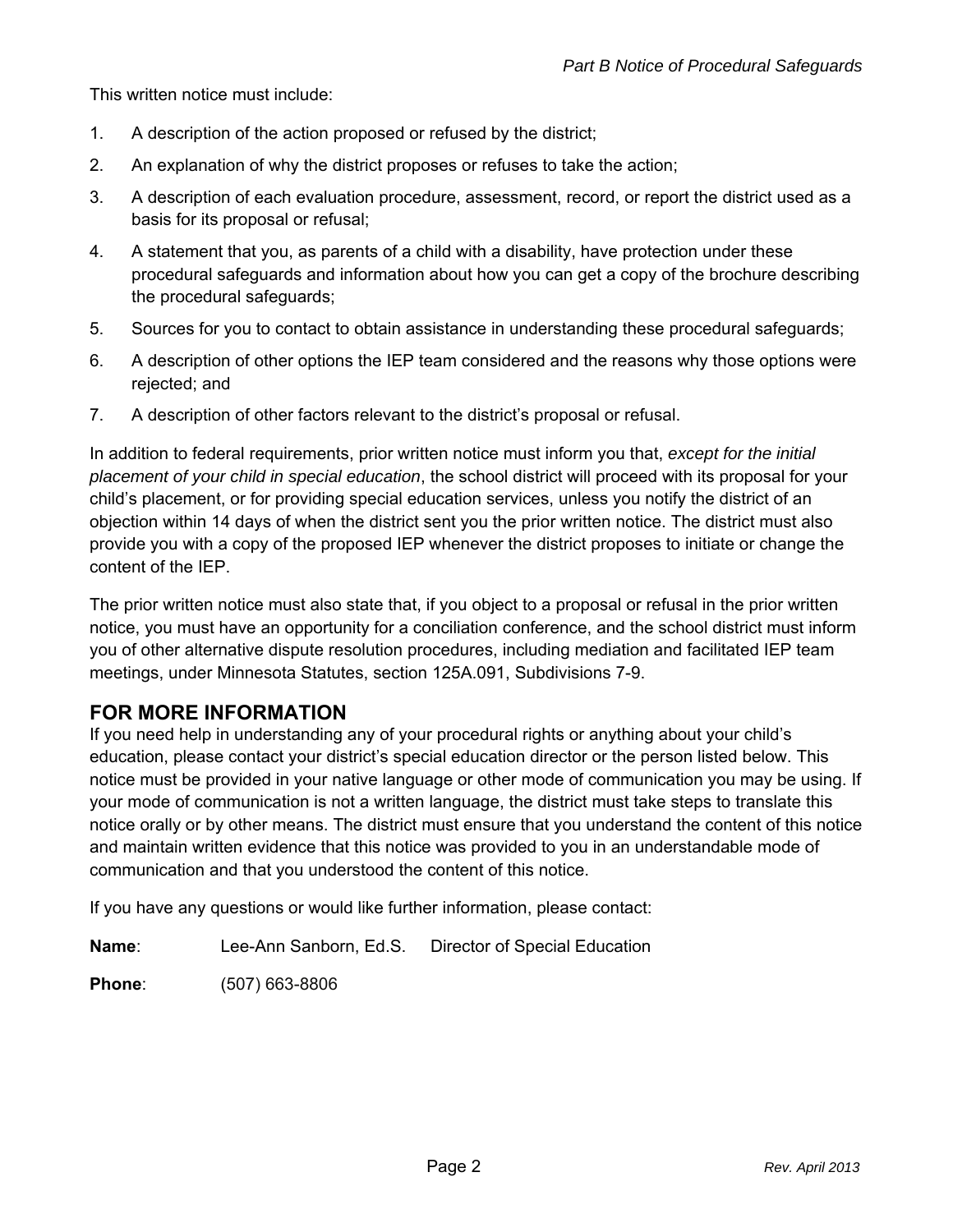For further information, you may contact one of the following organizations:

ARC Minnesota (advocacy for persons with developmental disabilities) www.thearcofminnesota.org 651-523-0823 1-800-582-5256

Minnesota Association for Children's Mental Health www.macmh.org 651-644-7333 1-800-528-4511

Minnesota Disability Law Center www.mndlc.org 612-334-5970 (Twin Cities Metro) 1-800-292-4150 (Greater Minnesota) 612-332-4668 (TTY)

PACER (Parent Advocacy Coalition for Educational Rights) www.pacer.org 952-838-9000 1-800-53-PACER, 952-838-0190 (TTY)

Minnesota Department of Education www.education.state.mn.us 651-582-8689 651-582-8201 (TTY)

## **ELECTRONIC MAIL**

If your school district gives parents the choice to receive notices by email, you can choose to receive your prior written notice, procedural safeguards notice, or notices related to a due process complaint via email.

## **PARENTAL CONSENT**

#### **Definition of Consent**

Consent means that you have been fully informed of all information relevant to the activity for which your consent is sought, in your native language, or through another mode of communication. In order to consent you must understand and agree in writing to the carrying out of the activity for which your consent is sought. This written consent must list any records that will be released and to whom.

#### **Revocation of Consent**

Consent is voluntary and may be revoked in writing at any time. However, revocation of consent is not retroactive; meaning revocation of consent does not negate an action that has occurred after the consent was given and before the consent was revoked.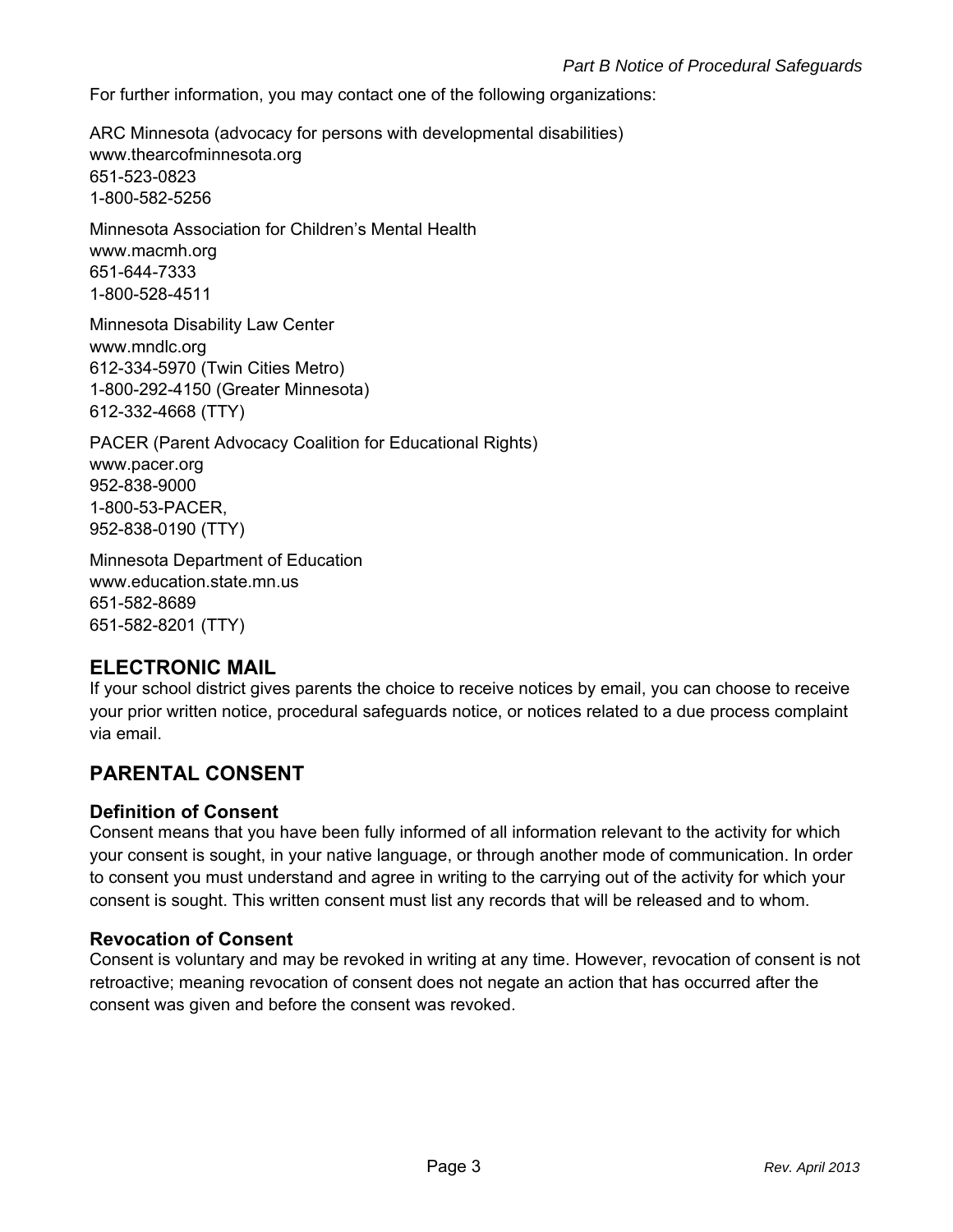## **When the District Must Obtain Your Consent**

### *A. Initial Evaluation*

The district must obtain your written and informed consent before conducting its initial evaluation of your child. You or a district can initiate a request for an initial evaluation. If you do not respond to a request for consent or if you refuse to provide consent for an initial evaluation, the district cannot override your refusal to provide consent. An initial evaluation shall be conducted within 30 school days from the date the district receives your permission to conduct the evaluation, unless a conciliation conference or hearing is requested.

A district will not be found in violation of meeting its child find obligation or its obligations to conduct evaluations and reevaluations if you refuse to consent to or fail to respond to a request for consent for an initial evaluation.

If you consent to an initial evaluation, this consent cannot be construed as being consent for the initial provision of special education and related services.

#### *B. Initial Placement and Provision of Special Education Services and Related Services*

The district must obtain your written consent before proceeding with the initial placement of your child in a special education program and the initial provision of special education services and related services to your child determined to be a child with a disability.

If you do not respond to a request for consent, or if you refuse to consent to the initial provision of special education and related services to your child, the district may not override your written refusal.

If you refuse to provide consent for the initial provision of special education and related services, or you fail to respond to a request to provide consent for the initial provision of special education and related services, the district will not be considered in violation for failure to provide your child with special education and related services for which the district requested consent.

#### *C. Reevaluations*

Your consent is required before a district conducts a reevaluation of your child. If you refuse consent to a reevaluation, the district may not override your written refusal. A reevaluation shall be conducted within 30 school days from the date the district receives your permission to conduct the evaluation or within 30 days from the expiration of the 14 calendar day time period during which you can object to the district's proposed action.

#### *D. Transition Services*

Your consent is required before personally identifiable information is released to officials of participating agencies providing or paying for transition services.

#### *When Your Consent is Not Required*

*Except for an initial evaluation and the initial placement and provision of special education and related services*, if you do not notify the district of your objection within 14 days of when the district sends the notice of the district's proposal to you, the district's proposal goes into effect even without your consent.

Additionally, your consent is not required for a district to review existing data in your child's educational file as part of an evaluation or a reevaluation.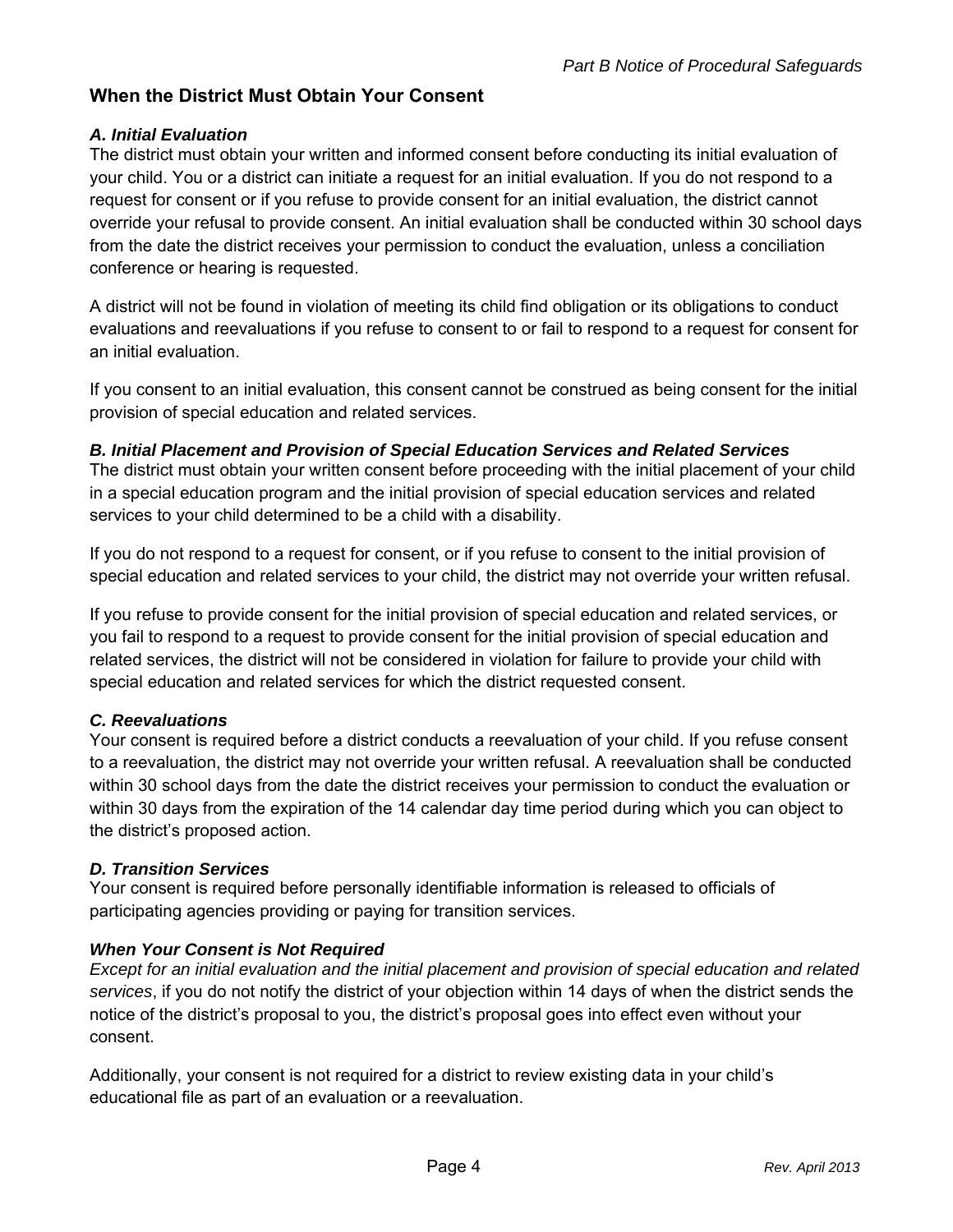Your consent is also not required for the district to administer a test or other evaluation that is given to all children, unless consent is required from parents of all children.

## **Parent's Right to Object and Right to a Conciliation Conference**

You have a right to object to any action the district proposes within 14 calendar days of when the district sends you the prior written notice of their proposal. If you object to the district's proposal, you have the right to request a conciliation conference, mediation, facilitated IEP team meeting or a due process hearing. Within ten calendar days from the date the district receives notice of your objection to its proposal or refusal in the district's prior written notice, the district will ask you to attend a conciliation conference.

Except as provided under Minnesota Statutes, section 125A.091, all discussions held during a conciliation conference are confidential and are not admissible in a due process hearing. Within five days after the final conciliation conference, the district must prepare and provide to you a conciliation conference memorandum that describes the district's final proposed offer of service. This memorandum is admissible evidence in any subsequent proceeding.

You and the district may also agree to use mediation or a facilitated individualized education program (IEP) team meeting to resolve your disagreement. You or the district can also request a due process hearing (see section about Impartial Due Process Hearings later in this document).The district must continue to provide an appropriate education to your child during the proceedings of a due process hearing.

#### **Confidentiality and Personally Identifiable Information**

Personally identifiable information is information that includes, but is not limited to, a student's name, the name of the student's parent or other family members, the address of the student or student's family, a personal identifier, such as the student's Social Security number, student number, or biometric record, another indirect identifier, such as the student's date of birth, place of birth, a mother's maiden name, other information that, alone or in combination, is linked to or linkable to a specific student that would allow a reasonable person in the school community, who does not have personal knowledge of the relevant circumstances, to identify the student with reasonable certainty, or information requested by a person who the educational agency or institution reasonably believes knows the identity of the student to whom the education record relates.

Districts and MDE must protect the confidentiality of any personally identifiable data, information, and records they collect, maintain, disclose, and destroy.

Generally, your written consent is required before a district may disclose personally identifiable information from your child's educational record with anyone other than officials of participating agencies collecting or using the information under the Individuals with Disabilities Education Act (IDEA) or for any purpose other than meeting a requirement of that law.

When your consent is not required to share personally identifiable information. Your consent, or the consent of an eligible student (age 18 or older), is not required before personally identifiable information contained in education records is released to officials of a school district or the state department of education for meeting IDEA requirements.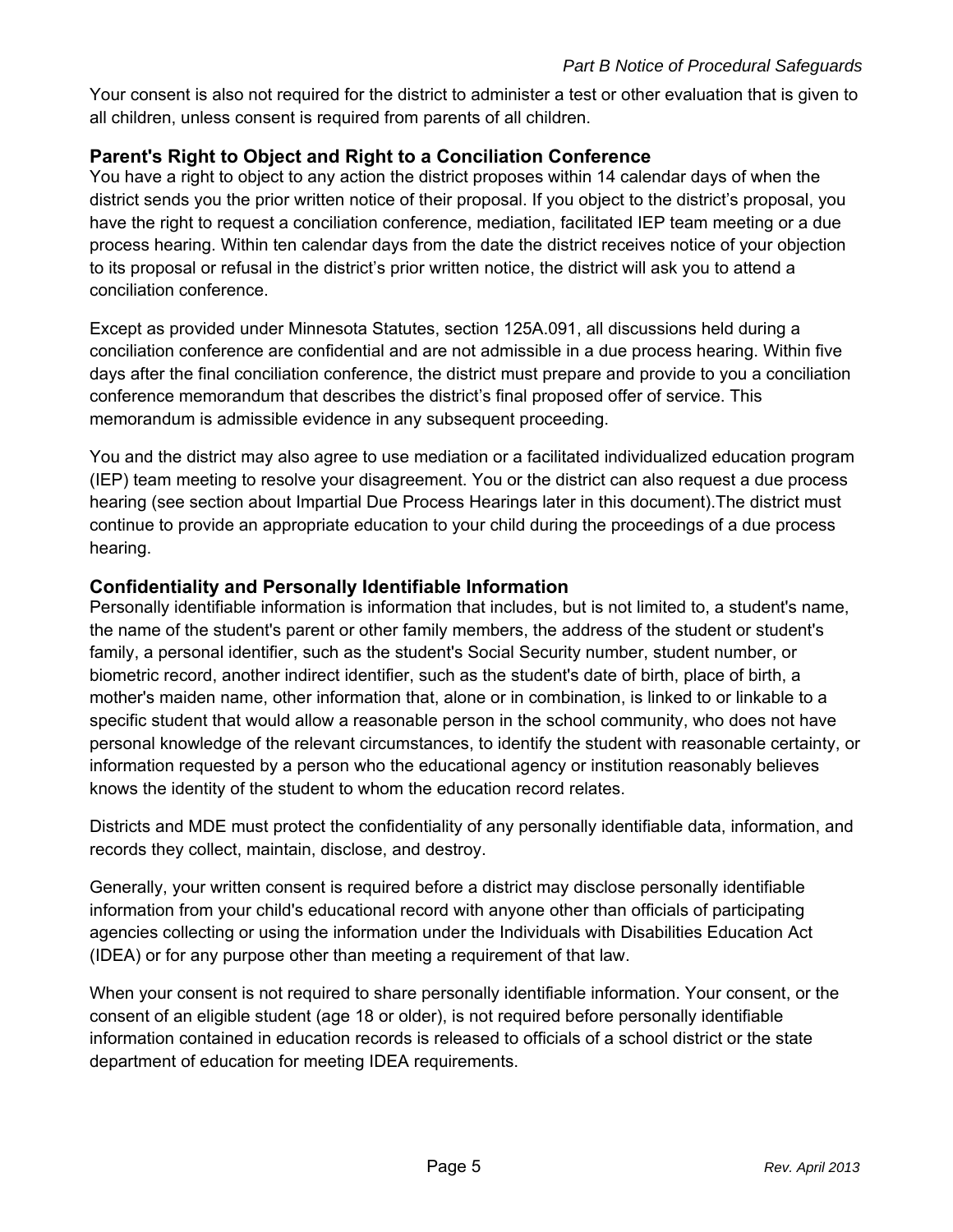Your child's educational records, including disciplinary records, can be transferred without your consent to officials of another school, district, or postsecondary institution if your child seeks to enroll in or attend the school or institution or a school in that district.

Disclosures made without your consent must be authorized under the Family Educational Rights and Privacy Act (FERPA). Please refer to 34 C.F.R. Part 99 for additional information on consent requirements concerning data privacy under federal law.

### **Directory Information**

Directory information can be shared without your consent. This type of information is data contained in an education record of your child that would not generally be considered harmful or an invasion of privacy if disclosed.

Directory information includes, but is not limited to, a student's address, telephone number, email address, date and place of birth, major field of study, grade level, enrollment status, dates of attendance, participation in official activities and sports, weight and height of athletic team members, degrees, honors, and awards received, the most recent educational agency or institution attended, and a student ID number, user ID, or other unique personal identifier used for accessing or communicating electronically if certain criteria are met. Directory information does not include a student's Social Security number or a student ID number not used in connection with accessing or communicating electronically as provided under federal law.

Districts must give you the option to refuse to let the district designate any or all data about your child as directory information. This notice can be given to you by any means reasonably likely to inform you or an eligible student of this right. If you do not refuse to release the above information as directory information, that information is considered public data and can be shared without your consent.

Data about you (meaning parents) is private data but can be treated as directory information if the same procedures that are used by a district to designate student data as directory information are followed.

## **WRITTEN ANNUAL NOTICE RELATING TO THIRD PARTY BILLING FOR IEP HEALTH-RELATED SERVICES**

Before billing Medical Assistance or MinnesotaCare for health-related services the first time, and each year, the district must inform you in writing that:

- 1. The district will share data related to your child and health-related services on your child's IEP with the Minnesota Department of Human Services to determine if your child is covered by Medical Assistance or MinnesotaCare and whether those services may be billed to Medical Assistance or MinnesotaCare.
- 2. Before billing Medical Assistance or MinnesotaCare for health-related services the first time, the district must obtain your consent, including specifying the personally identifiable information that may be disclosed (e.g., records or information about the services that may be provided), the purpose of the disclosure, the agency to which the disclosure may be made (i.e., the Department of Human Services) and which specifies that you understand and agree that the school district may access your (or your child's) public benefits or insurance to pay for healthrelated services.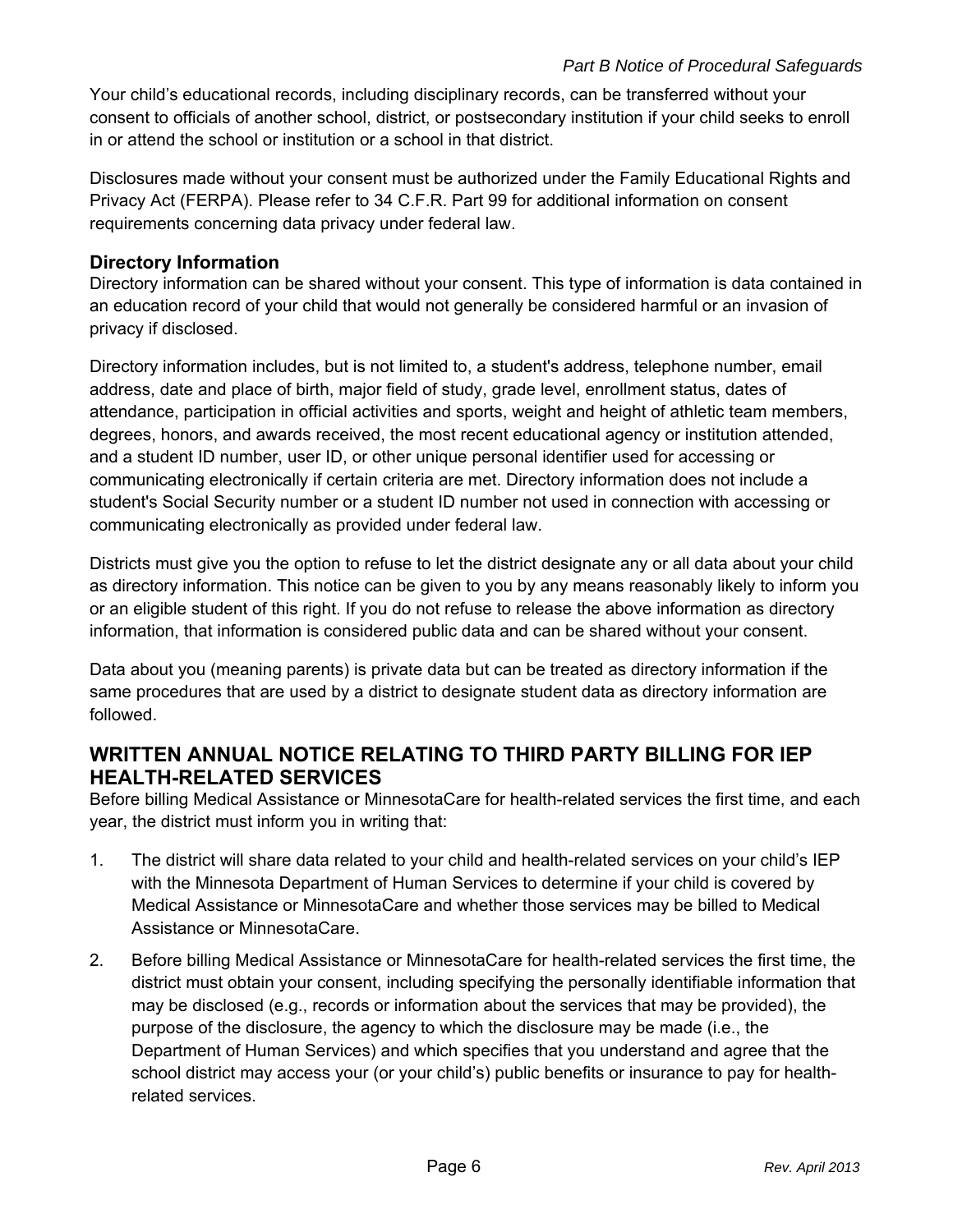- 3. The district will bill Medical Assistance or MinnesotaCare for the health-related services on your child's IEP.
- 4. The district may not require you to sign up for or enroll in Medical Assistance or MinnesotaCare or other insurance programs in order for your child to receive special education services.
- 5. The district may not require you to incur an out-of-pocket expense such as the payment of a deductible or co-pay amount incurred in filing a claim for health services provided, but may pay the cost that you otherwise would be required to pay.
- 6. The district may not use your child's benefits under Medical Assistance or MinnesotaCare if that use would: decrease available lifetime coverage or any other insured benefit; result in your family paying for services that would otherwise be covered by the public benefits or insurance program and that are required for the child outside of the time your child is in school; increase your premiums or lead to the discontinuation of benefits or insurance; or risk your loss of eligibility for home and community-based waivers, based on aggregate health-related expenditures.
- 7. You have the right to receive a copy of education records the district shares with any third party when seeking reimbursement for IEP health-related services.

You have the right to stop your consent for disclosure of your child's education records to a third party, including the Department of Human Services, at any time. If you stop consent, the district may no longer share your child's education records to bill a third party for IEP health-related services. You can withdraw your consent at any time, and your child's IEP services will not change or stop.

## **INDEPENDENT EDUCATIONAL EVALUATIONS**

An independent educational evaluation (IEE) is an evaluation by a qualified person(s) who is not an employee of your district. You may ask for an IEE at school district expense if you disagree with the district's evaluation. A hearing officer may also order an independent educational evaluation of your child at school district expense during a due process hearing.

Upon request for an IEE, the district must give you information regarding its criteria for selection of an independent examiner and information about where an independent education evaluation may be obtained.

If you request an IEE, the district must, without delay, ensure that it is provided at public expense or request a hearing to determine the appropriateness of its evaluation. If the district goes to hearing and the hearing officer determines the district's evaluation is appropriate, you still have the right to an independent evaluation, but not at public expense.

If you obtain an IEE, the results of the evaluation must be considered by the IEP/IIIP (Individual Interagency Intervention Plan) Team and may be presented as evidence at a due process hearing regarding your child.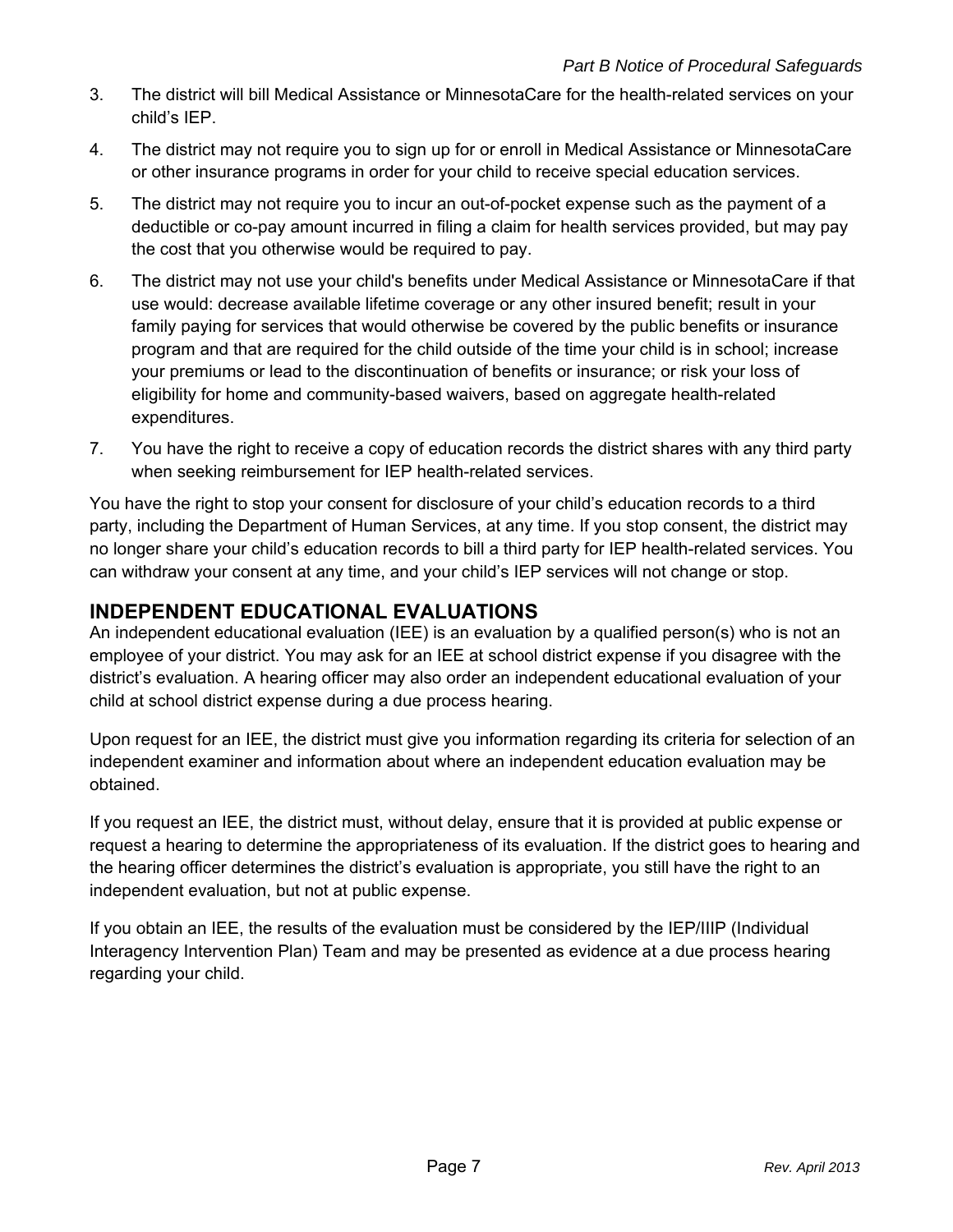# **EDUCATION RECORDS**

### **Definition of an Education Record**

Under federal law an education record means those records that are directly related to a student and that are maintained by the department or the district.

### **Your Access to Records**

If you want to look at your child's education records, the district must give you access to those records for your review. Education records include most of the information about your child that is held by the school. However, information held solely by your child's teacher for his or her own instructional use may not be included in the education records.

The district must allow you to review the records without unnecessary delay, and before any meeting regarding an IEP, or any hearing or resolution session about your child. In addition, the district must comply with your request to review your child's education records immediately, if possible, or within 10 days of the date of the request (excluding Saturdays, Sundays and legal holidays), if immediate compliance is not possible.

Your right to inspect and review records includes the right to:

- 1. An explanation or interpretation from the district of your child's records upon request;
- 2. Have your representative inspect and review the records on your behalf;
- 3. Request that the district provide copies of your child's educational records to you; and
- 4. Review your child's records as often as you wish in accordance with state law. State law provides that if you have been shown private data and have been informed of its meaning, that data does not need to be disclosed to you for a period of 6 months unless a dispute or action is pending or new information is created or collected.

## **Transfer of Rights**

Your rights regarding accessing your child's education records generally transfer to your child at age 18. Notice must be provided to you and your child regarding this transfer of rights.

#### **Records on More Than One Child**

If any education record includes information on more than one child, you have the right to inspect and review only information relating to your child. You can seek consent to review and inspect education records that include information about children in addition to your own, but those parents of those children have a right to refuse your request for consent.

## **List of Types and Locations of Information**

Upon your request, the district and the department must provide you with a list of the types and locations of education records they collect, maintain or use.

#### **Record of Access by Others**

The district must keep a record of each request for access to, and each disclosure of, personally identifiable information in your child's education records. This record of access must include the name of the individual who made the request or received personally identifiable information from your child's education records, the date access was given and the purpose of the disclosure or the individual's legitimate interest in the information.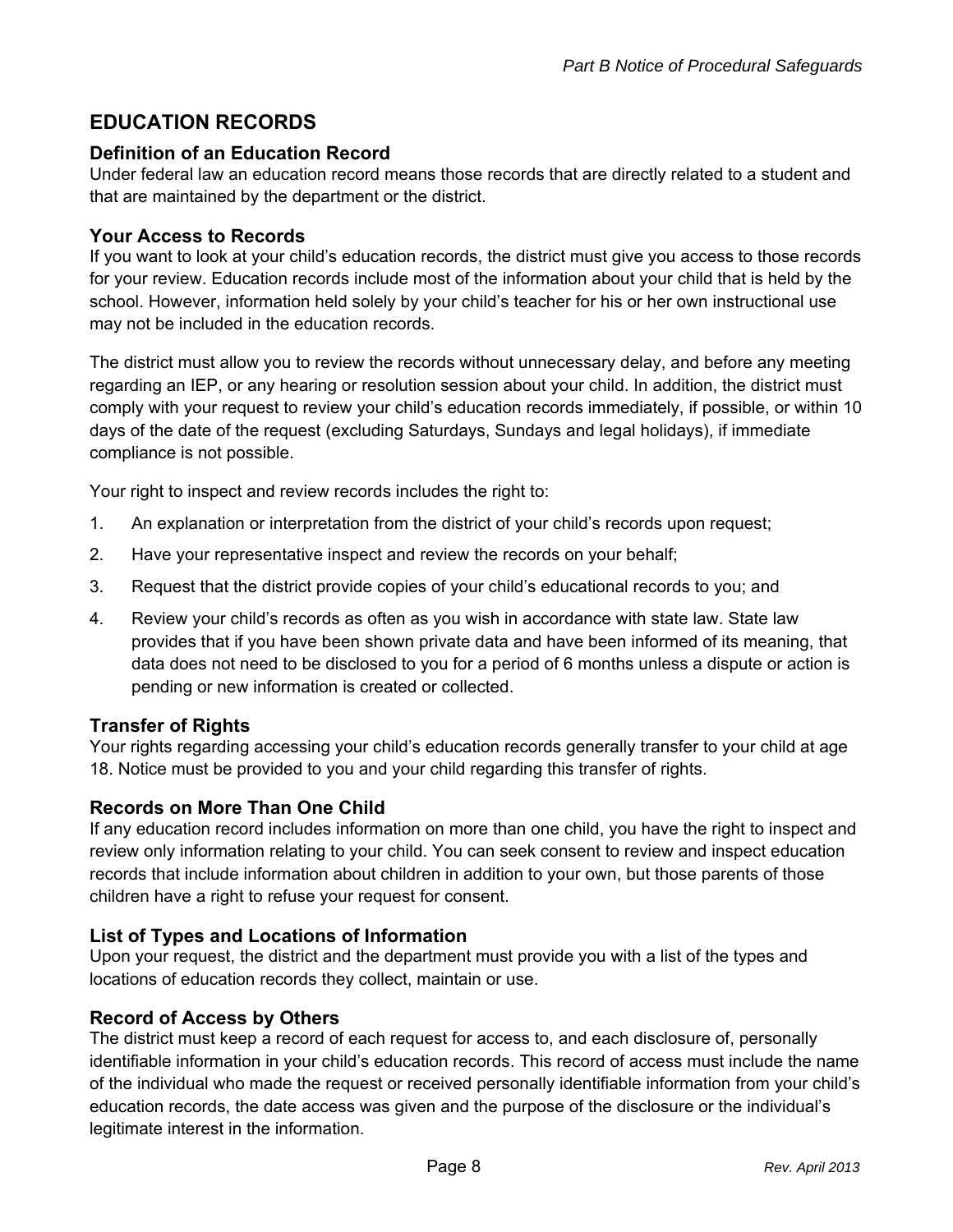### **Consent to Release Records**

Generally, your consent is required before personally identifiable information is released to unauthorized individuals or agencies. The consent must be in writing and must specify the individuals or agencies authorized to receive the information: the nature of the information to be disclosed; the purpose for which the information may be used; and a reasonable expiration date for the authorization to release information. Upon request, the district must provide you with a copy of records it discloses after you have given this consent.

The district may not disclose information contained in your child's IEP/IIIP, including diagnosis and treatment information, to a health plan company without your signed and dated consent.

### **Fees for Searching, Retrieving and Copying Records**

The district may not charge a fee to search or retrieve records. However, if you request copies, the district may charge a reasonable fee for the copies, unless charging that fee would prevent you from exercising your right to inspect and review the education records because you cannot afford to pay it.

#### **Amendment of Records at Parent's Request**

If you believe that information in your child's records is inaccurate, misleading, incomplete or in violation of your child's privacy or other rights, you may request in writing that the district amend or remove the information.

The district must decide within a reasonable time whether it will amend the records. If the district decides not to amend the records, it must inform you that you have the right to a hearing to challenge the district's decision. If, as a result of that hearing, the district decides that the information is not inaccurate, misleading, or otherwise in violation of your child's privacy right, it must inform you that you have the right to include a statement of your comments and disagreements alongside the challenged information in your child's education records. A hearing to challenge information in education records must be conducted according to the procedures for such hearings under FERPA.

## **Transfer of Records**

Minnesota Statutes require that a district, a charter school, or a nonpublic school transfer a student's educational records, including disciplinary records, from a school a student is transferring from to a school in which a student is enrolling within 10 business days of a request.

## **Destruction of Records**

The district must inform you when personally identifiable information is no longer needed in order to provide education services to your child. That information must be destroyed at your request. However, the school may retain a permanent record of your child's name, address, phone number, grades, attendance records, classes attended, grade level completed and year completed.

Under federal law, destruction means the physical removal of personal identifiers from information so that the information is no longer personally identifiable. Thus, the student's record does not need to be physically destroyed to comply with your request to destroy special education related records. Districts can appropriately comply with this requirement by removing personally identifiable information from the student's records. The choice of destruction method generally lies with the school district.

The district shall not destroy any education records if there is an outstanding request to inspect or review the records.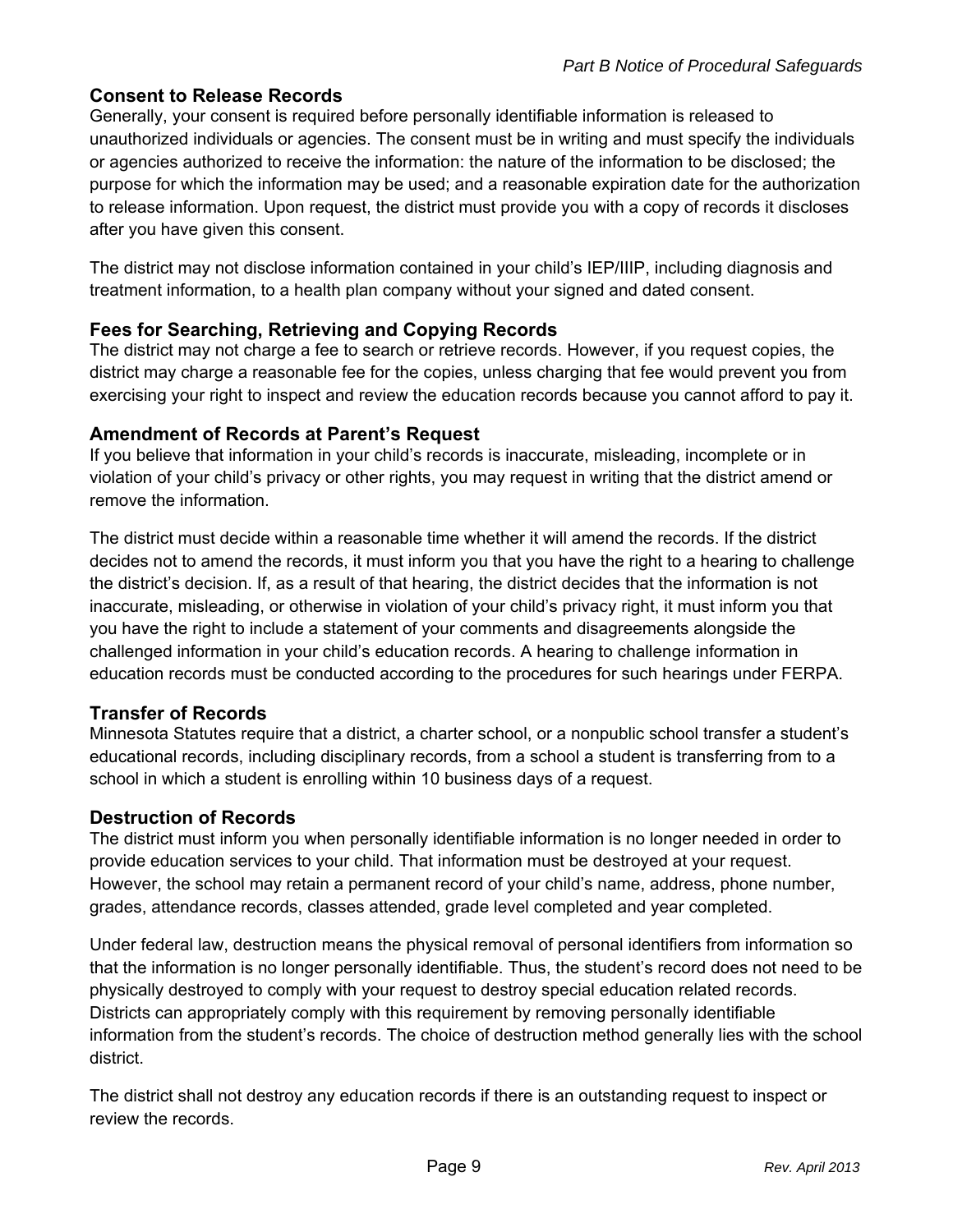#### *Part B Notice of Procedural Safeguards*

Despite your request to destroy records a district can keep certain records necessary to comply with the General Education Provision Act (GEPA), which requires that recipients of federal funds keep records related to the use of those funds. You may want to maintain certain special education records about your child for documentation purposes in the future, such as for applying for SSI benefits.

### **MEDIATION**

Mediation is a free, voluntary process to help resolve disputes. You or your district may request free mediation from the Minnesota Department of Education's Special Education Alternative Dispute Resolution program at 651-582-8222 or 1-866-466-7367. Mediation uses a neutral third party trained in dispute resolution techniques. Mediation may not be used to deny or delay your right to a due process hearing. Both you and district staff must agree to try mediation before a mediator can be assigned. At any time during the mediation, you or the district may end the mediation.

If you and the district resolve all or a portion of the dispute or agree to use another procedure to resolve the dispute, the mediator shall ensure that the resolution or agreement is in writing and signed by both you and the district and that both parties receive a copy of the document. The written resolution or agreement shall state that all discussions that occurred during mediation are confidential and may not be used as evidence in any hearing or civil proceeding. The resolution or agreement is legally binding on both you and the district and is enforceable in state or federal district court. You or the district can request another mediation to resolve a dispute over implementing the mediation agreement.

## **FILING A WRITTEN COMPLAINT**

Any organization or individual may file a complaint with the Minnesota Department of Education (MDE). Complaints sent to MDE must:

- 1. Be in writing and be signed by the individual or organization filing the complaint;
- 2. Allege violations of state or federal special education law or rule;
- 3. State the facts upon which the allegation is based;
- 4. Include the name, address and telephone number of the person or organization making the complaint;
- 5. Include the name and address of the residence of the child and the name of the school the child is attending;
- 6. A description of the nature of the child's problem; including facts relating to the problem,;
- 7. A proposed resolution of the problem to the extent known and available to the party at the time the complaint is filed; and
- 8. Be forwarded to the public agency providing services to the child at the same time the complaint is sent to MDE.

The complaint must be sent to:

Minnesota Department Education Division of Compliance and Assistance Due Process Supervisor 1500 West Highway 36 Roseville, MN 55113-4266 651.582.8689 Phone 651.582.8725 Fax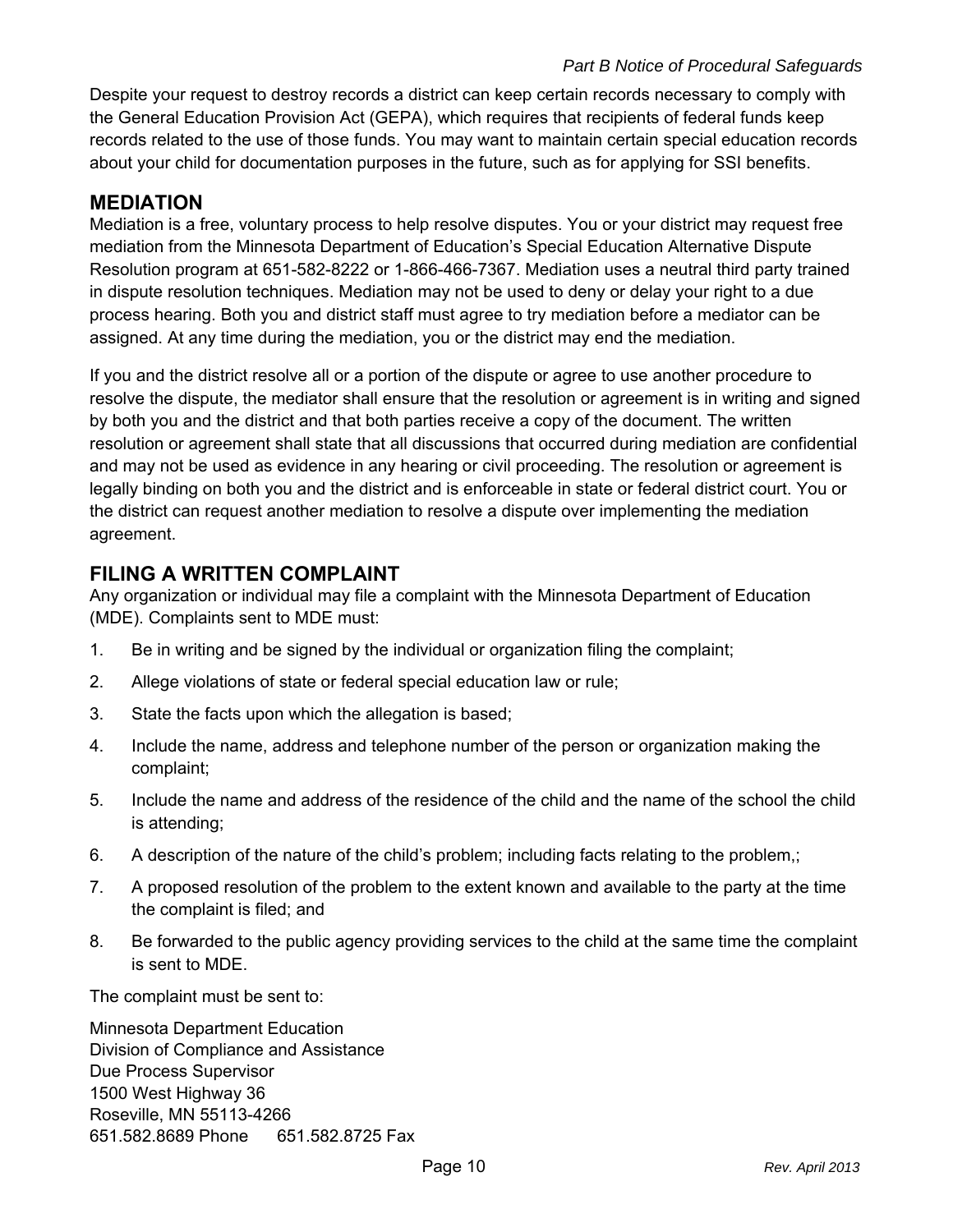The complaint must be received by MDE no later than one year after the alleged violation occurred. MDE will issue a written decision within 60 days, unless exceptional circumstances require a longer time or you or the district agree to extend the time to participate in mediation. The final complaint decision may be appealed to the Minnesota Court of Appeals by you (the parent) or the school district injured-in-fact by the decision within 60 days of receiving notice of the final decision.

# **MODEL FORMS**

MDE has developed model forms that can be used to file special education or due process complaints. These forms are not required, but are available as a resource to use when filing a complaint. These model forms are available MDE's website: MDE > School Support > Compliance and Assistance > Due Process Forms.

# **IMPARTIAL DUE PROCESS HEARING**

Both you and the district have a right to request an impartial due process hearing in writing within two years of the date you or the agency knew or should have known about the alleged action that forms the basis of the due process complaint.

A due process hearing can be requested regarding a proposal or refusal to initiate or change a child's evaluation, IEP, educational placement, or to provide FAPE.

A due process hearing may address any matter related to the identification, evaluation, educational placement, manifestation determination or provision of a free and appropriate public education of your child. Within 15 days of receiving notice of your due process complaint, and prior to the due process hearing, the school district must arrange for a resolution meeting with you and the relevant members of the IEP Team who have knowledge of the facts alleged in the due process complaint.

The purpose of this meeting is for you to discuss the due process complaint, and the facts that form the basis of the due process complaint, so that the school district has the opportunity to resolve the dispute that is the basis for the due process complaint.

The resolution meeting need not be held if you and the school district agree in writing to waive the meeting or agree to mediation. A resolution meeting is also not required to be held when the district is the party who requests a due process hearing.

If the matter is not resolved within 30 days of receipt of the due process complaint, the hearing timelines begin.

If the school district is unable to obtain your participation in the resolution meeting or mediation after reasonable efforts have been made and the school district does not agree to waive the meeting in writing, the school district may, at the conclusion of the 30-day period, request that a hearing officer dismiss your due process complaint.

## **Loss of Right to a Due Process Hearing**

NOTE: Due to an interpretation of state law by the 8th Circuit Court of Appeals, if your child changes school districts and you do not request a due process hearing before your child enrolls in a new district, you may lose the right to have a due process hearing about any special education issues that arose in the previous district. You do still have a right to request a due process hearing about special educational issues that may arise in the new district where your child is attending.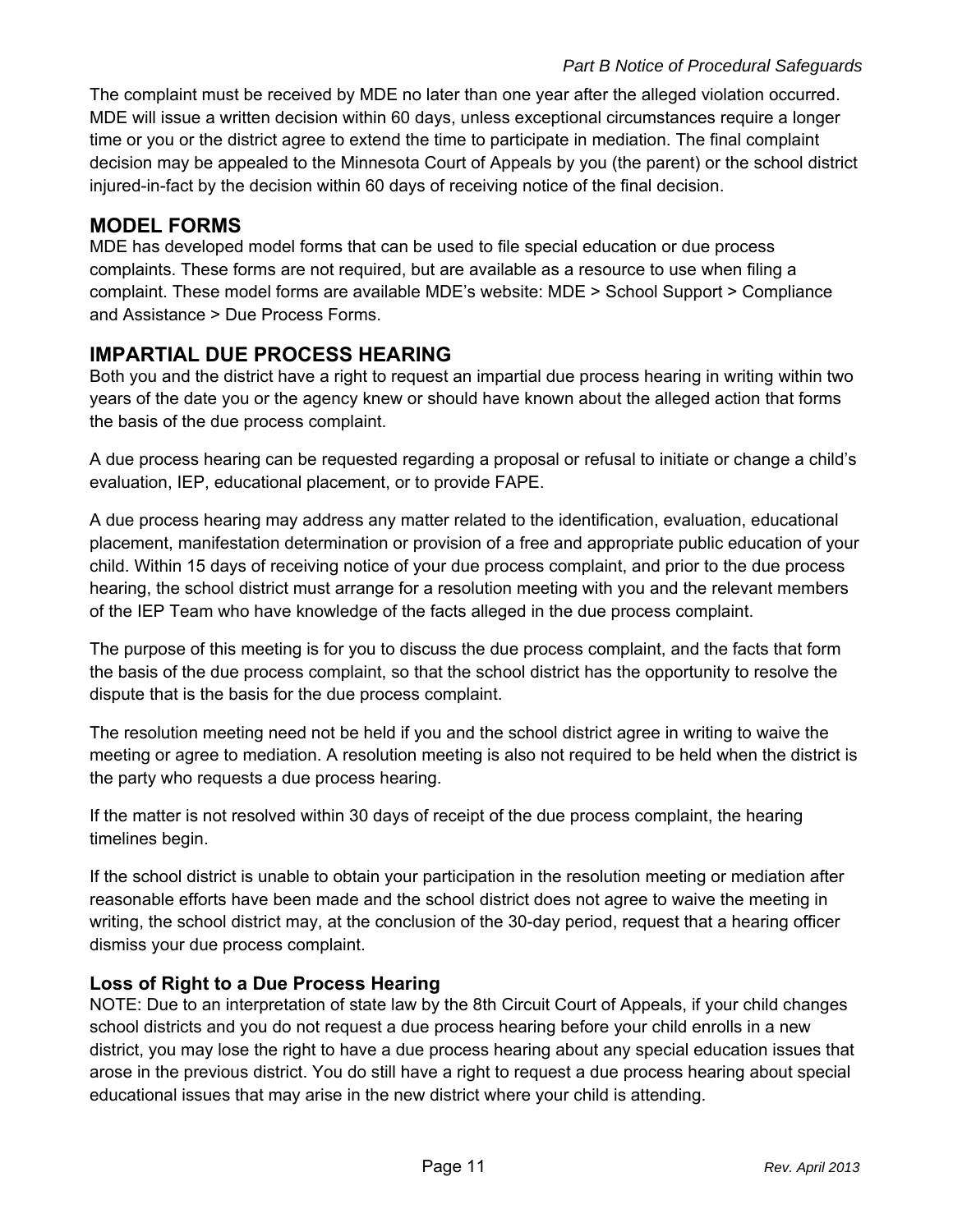### **Procedures for Initiation of a Due Process Hearing**

Upon a written request for a hearing, the district must give you a copy of this procedural safeguard notice and a copy of your rights at hearing. If you or the district request a hearing, the other party must be provided with a copy of the request and submit the request to the department. Once it receives the request, the department must give a copy of the procedural safeguards notice to you. All written requests must include:

- 1. The name of your child;
- 2. The address of your child;
- 3. The name of the school your child is attending;
- 4. A description of the problem(s), including your view of the facts; and
- 5. A proposed resolution of the problem to the extent known and available to you at the time.

MDE maintains a list of qualified hearing officers. Upon receipt of a written request for a hearing, MDE will appoint a hearing officer from that list to conduct the hearing. Below are a few of your rights at hearing. This is not a complete list of rights.

Both you and the district have the right to:

- 1. Be accompanied and advised by counsel and by individuals with special knowledge or training with respect to the problems of children with disabilities;
- 2. Present evidence and confront, cross-examine and compel the attendance of witnesses;
- 3. Prohibit the introduction of any evidence at the hearing that has not been disclosed at least five business days before the hearing, including evaluation data and recommendations based on that data; and
- 4. Receive a free copy of the hearing transcript or electronic recording of findings of fact and decisions.

As a parent, you, specifically, have the right to:

- 1. Have your child, who is the subject of the hearing, present;
- 2. Open the hearing to the public; and
- 3. Have the record or transcript of the hearing and the hearing officer's findings of fact, conclusions of law and decisions made provided to you at no cost.

## **Responding to the Hearing Request**

If you file a hearing request and you did not previously receive a prior written notice from the district about the subject matter of the hearing request, the district must send you a written explanation of why the district refused to take the action raised in the hearing request within 10 days of receiving the hearing request. This explanation must include a description of other options considered by the IEP team, why those options were rejected, a description of each evaluation procedure, assessment, record, or report that the district used as the basis for the proposed or refused action, and a description of the factors relevant to the district's proposal or refusal decision.

The district can assert that the hearing request does not meet the requirements under state law. A hearing request is considered sufficient unless the party who received the request notifies the hearing officer in writing within 15 days of receiving the request that they believe the request does not meet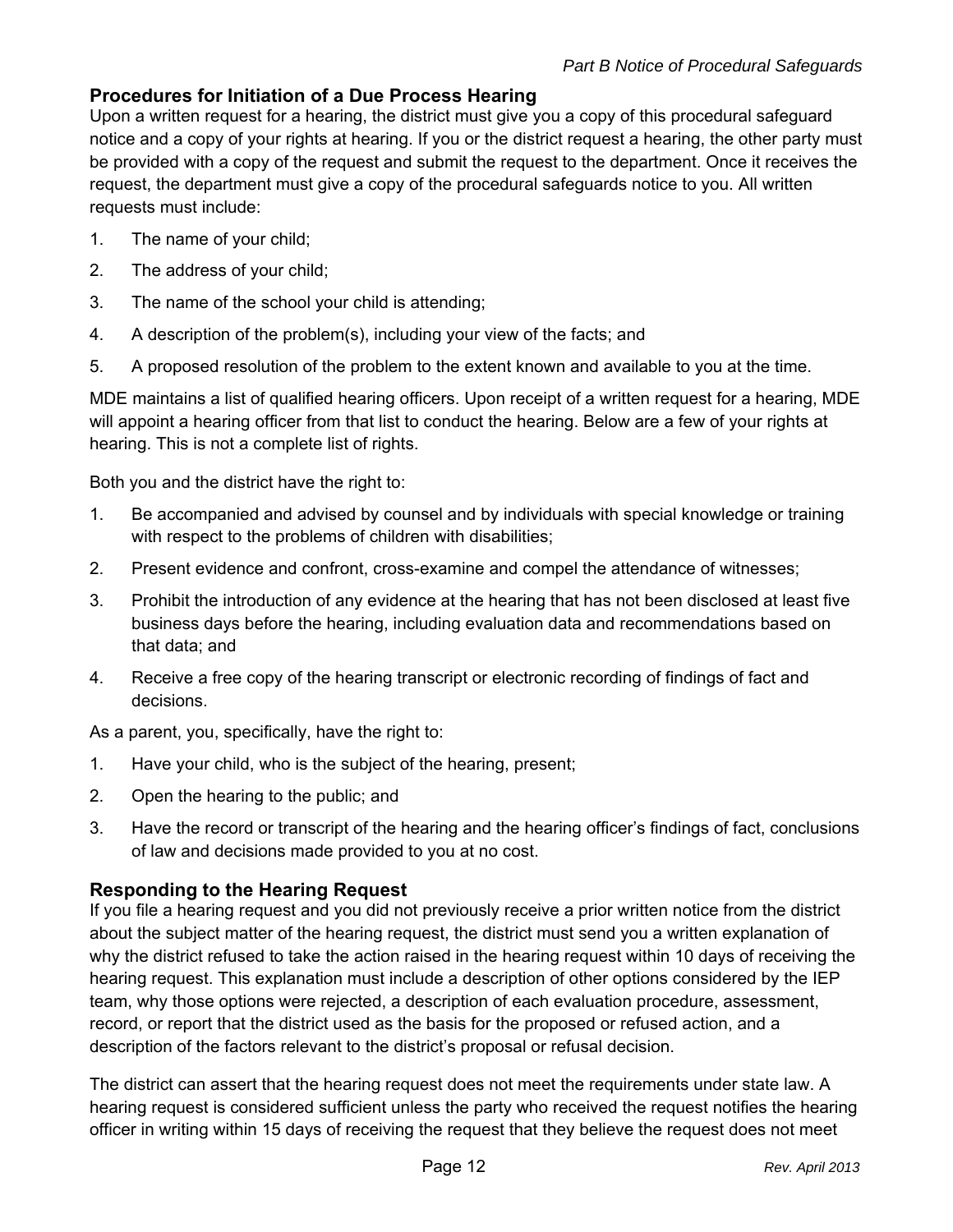statutory requirements. The hearing officer must determine whether the hearing request meets statutory requirements within 5 days of receiving the request and notify the parties.

Upon receiving your hearing request, the district must also send you a written response that addresses the issues you raised in the hearing request within 10 days of receiving the request.

### **Disclosure of Additional Evidence Before a Hearing**

A prehearing conference must be held within 5 business days of the date the commissioner appoints a hearing officer. This conference can be held in person, at a location within the district, or by telephone. At least 5 business days before a hearing, you and the district must disclose to each other all evaluations of your child completed by that date and recommendations based on those evaluations that are intended to be used at the hearing. A hearing officer may refuse to allow you to introduce any undisclosed evaluations or recommendations at the hearing without consent of the other party.

### **The Hearing Decision**

A hearing decision must be issued and provided to each party within 45 calendar days, or within an appropriately extended time period, upon the expiration of the 30-day resolution period after the due process complaint was received by the state agency. A hearing officer may extend the time beyond the 45-day period if requested by either party for good cause shown on the record. A hearing officer must conduct oral arguments in a hearing at a time and place that is reasonably convenient to you and your child. A hearing officer's decision on whether your child received FAPE must be based on evidence and arguments that directly relate to FAPE. The hearing decision is final unless you or the district files a civil action. A hearing officer lacks the authority to amend a decision except for clerical and mathematical errors.

#### **Separate Request for Due Process Hearing**

You have the right to file a separate due process complaint on an issue separate from a due process complaint already filed.

## **COMPLAINT AND HEARINGS DATABASE**

Final decisions on special education complaints and due process hearings are available to the public on the MDE website. MDE maintains a public database called the Complaints, Hearings, and Letters Search Engine. Decisions available in the database are redacted and all personally identifiable information is removed. This database is available on the Compliance and Assistance webpage on the MDE website at: http://w20.education.state.mn.us/WebsiteContent/ComplianceSearch.jsp.

## **CIVIL ACTION**

When you or the district disagrees with the findings or decisions made by a hearing officer, either party may file a court action. The action may be brought in federal district court or the state court of appeals. Different standards of review apply in each court. An appeal to the state court of appeals must be made within 60 calendar days of your receipt of the decision. An appeal to federal district court must be made within 90 days of the date of the decision.

# **PLACEMENT DURING A HEARING OR CIVIL ACTION**

During a hearing or court action, unless you and the district agree otherwise, your child will remain in the educational placement where he/she is currently placed and must not be denied initial admission to school. This is commonly referred to as the "stay-put" rule.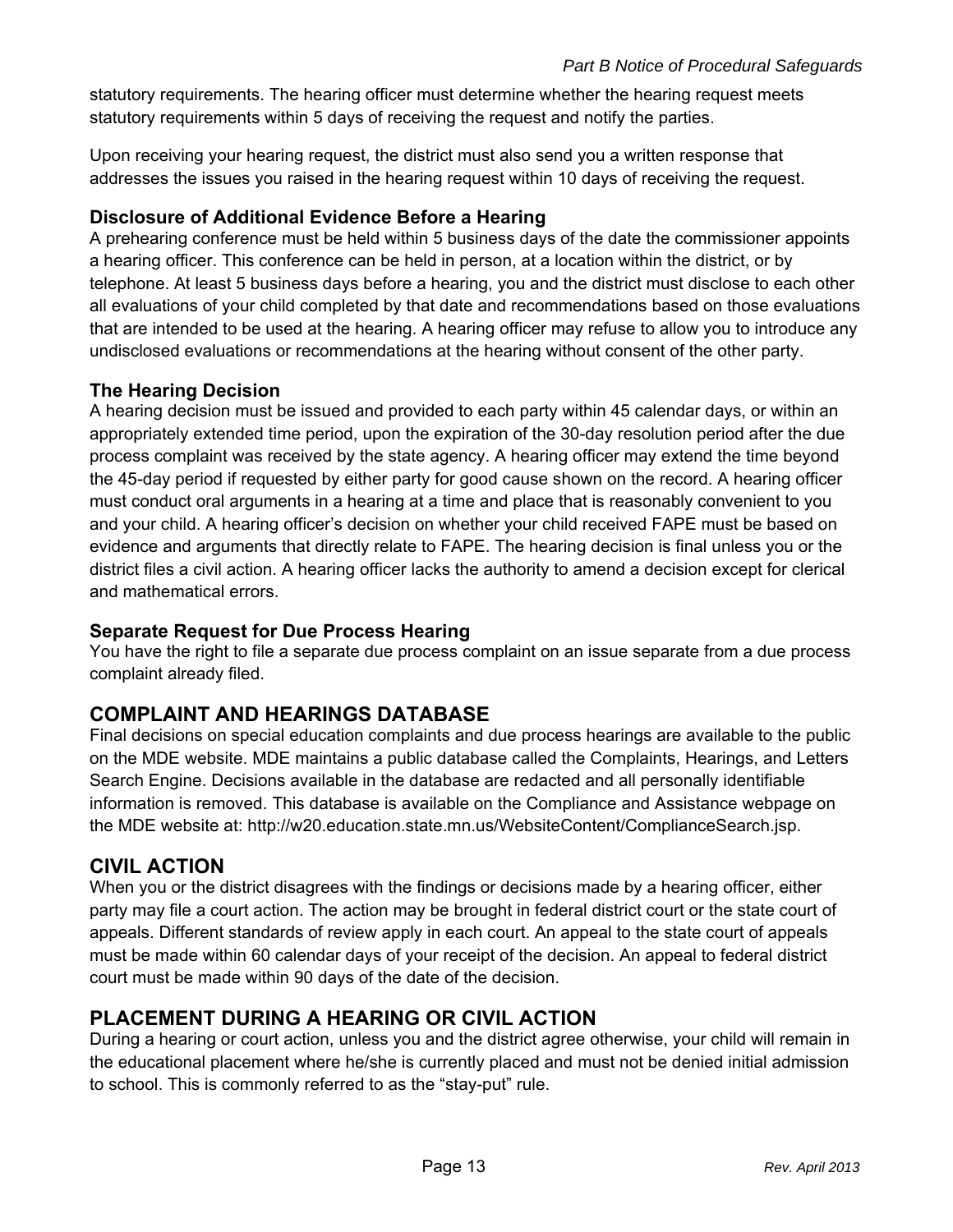Two exceptions to the "stay-put" rule exist:

- 1. Students may be removed from their educational setting for not more than 45 school days to an interim alternative educational placement for certain weapon, drug or serious bodily injury violations; and
- 2. A hearing officer's decision agreeing with you that a change in placement is appropriate as the "stay-put" placement during subsequent appeals.

### **EXPEDITED HEARINGS**

You (the parent) or the district can request an expedited hearing in the following situations:

- 1. Whenever you dispute the district's proposal to initiate or change the identification, evaluation or educational placement of your child or the district's provision of FAPE to your child;
- 2. Whenever you dispute the district's refusal to initiate or change the identification, evaluation or educational placement of your child or the district's provision of FAPE to your child;
- 3. Whenever you dispute the manifestation determination; and
- 4. Whenever the district believes that maintaining the current placement of your child is substantially likely to result in injury to the child or to others.

You or a school district may file a written request for an expedited due process hearing as described above.

#### **Timelines for Expedited Hearings**

Expedited hearings must be held within 20 school days of the date the hearing request is filed. The hearing officer must issue a decision within 10 school days after the hearing. A resolution meeting must occur within 7 days of receiving the hearing request, unless you and the school district agree in writing to either waive the resolution meeting or use the mediation process. The expedited due process hearing may proceed unless the matter has been resolved to the satisfaction of both parties within 15 days of receiving the request.

#### **Dismissal of Complaint**

If the school district is unable to obtain your participation in the resolution meeting or mediation after reasonable efforts have been made and the school district does not agree to waive the meeting in writing, the school district may, at the conclusion of the 30-day period, request that a hearing officer dismiss your due process complaint.

#### **Placement by a Hearing Officer**

A hearing officer may decide to move your child to an interim alternative educational setting for up to 45 school days if the hearing officer determines your child is substantially likely to injure himself or herself or others if he/she remains in the current placement.

#### **Right to Appeal Decision**

You or the district can appeal the decision of a hearing officer in an expedited due process hearing.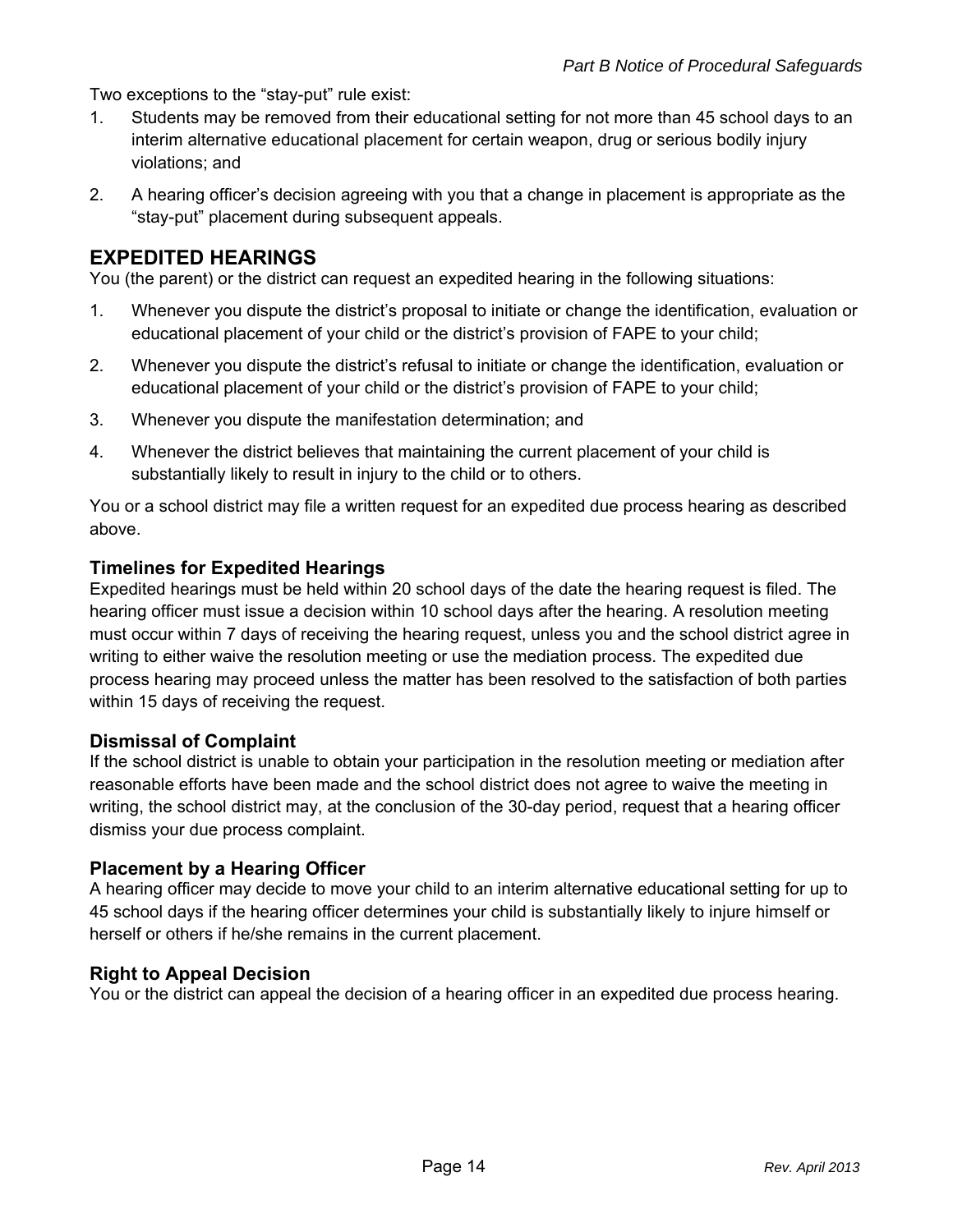## **INTERIM ALTERNATIVE EDUCATIONAL PLACEMENT**

The district may change your child's educational placement for up to 45 school days, if your child:

- 1. Carries a dangerous weapon to or possesses a dangerous weapon at school, on school premises, or at a school function under the jurisdiction of the school district or MDE as defined in federal law;
- 2. Knowingly possesses or uses illegal drugs, or sells or solicits the sale of a controlled substance while at school, on school premises, or at a school function under the jurisdiction of the school district or MDE. This does not include alcohol or tobacco; or
- 3. Inflicts serious bodily injury upon another person while at school, on school premises, or at a school function under the jurisdiction of the school district or MDE as defined in federal law.

On the date the district decides to remove your child and the removal is a change of placement of a child with a disability because of a violation of a code of student conduct, the school district must notify you of that decision, and provide you with the procedural safeguards notice.

The IEP/IIIP team determines the interim alternative educational setting and appropriate special education services. Even though this is a temporary change, it must allow your child:

- 1. To continue to participate in the general education curriculum and progress towards meeting goals set out in your child's IEP, although in a different setting; and
- 2. Include services and modifications designed to prevent the behavior from recurring.

If your child is placed in an interim alternative educational setting, an IEP/IIIP meeting must be convened within 10 school days of the decision. At this meeting, the team must discuss behavior and its relationship to your child's disability. The team must review evaluation information regarding your child's behavior, and determine the appropriateness of your child's IEP/IIIP and behavior plan. The team will then determine if your child's conduct was caused by, or had a direct relationship to his or her disability, or if your child's conduct was the direct result of the school district's failure to implement the IEP.

## **ATTORNEY'S FEES FOR HEARINGS**

You may be able to recover attorney fees if you prevail in a due process hearing. A judge may make an award of attorney's fees based on prevailing rates in your community. The court may reduce an award of attorney's fees if it finds that you unreasonably delayed the settlement or decision in the case. If the district prevails and a court agrees that your request for a hearing was for any improper purpose, you may be required to pay the district's attorney's fees.

## **EXCLUSIONS AND EXPULSION OF PUPILS WITH A DISABILITY**

Before your child with a disability can be expelled or excluded from school, a manifestation determination must be held. If your child's misbehavior is related to his or her disability, your child cannot be expelled.

When a child with a disability is excluded or expelled under the Pupil Fair Dismissal Act, Minnesota Statutes Sections 121A.41-56, for misbehavior that is not a manifestation of the child's disability, the district shall continue to provide special education and related services after the period a period of suspension, if imposed.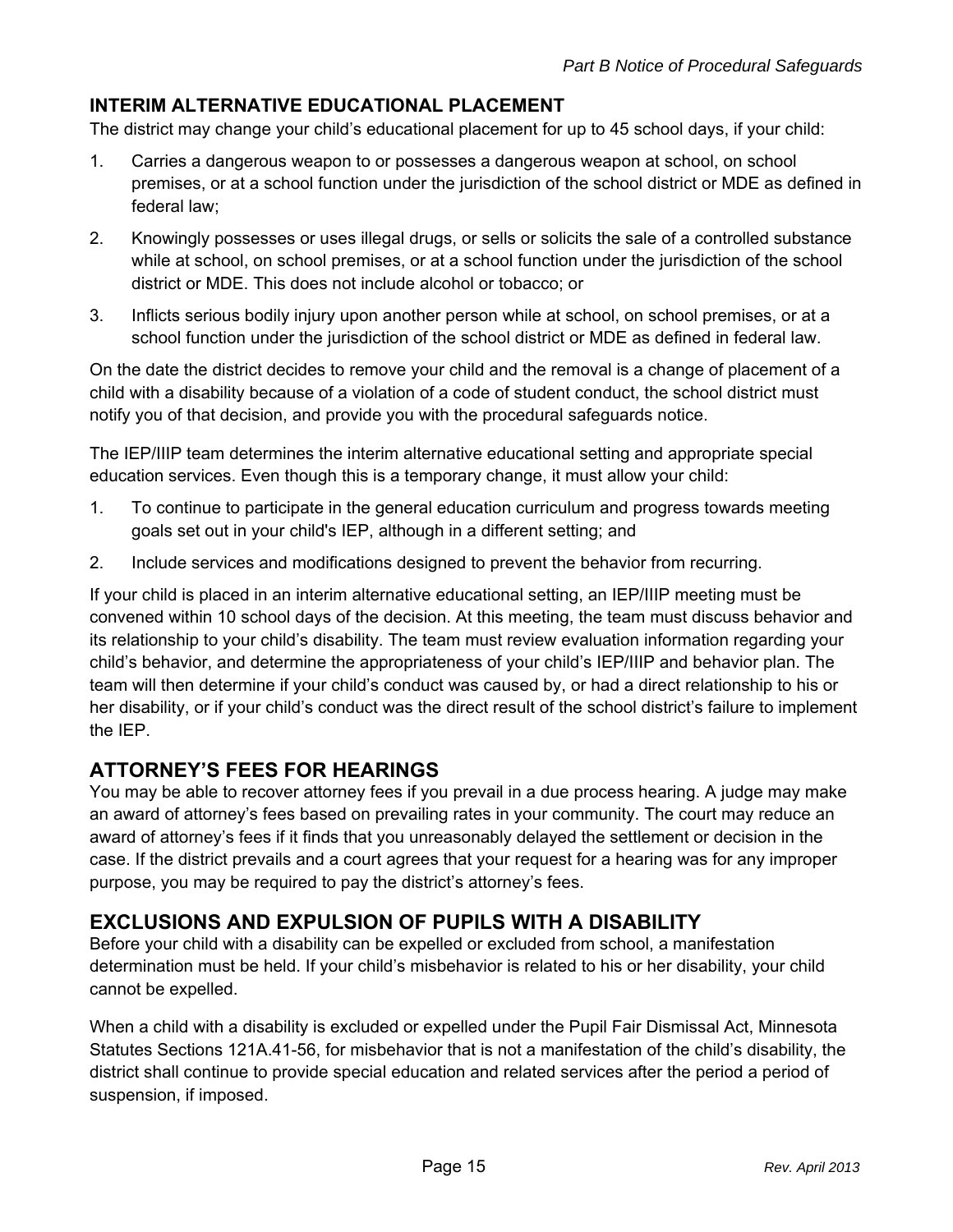## **DISCIPLINARY REMOVALS**

If a child with a disability is removed from his or her current educational placement, this is considered a change of placement if:

- 1. The removal is for more than 10 school days in a row; or
- 2. Your child has been subjected to a series of removals that constitute a pattern because:
	- a. The series of removals total more than 10 school days in a year;
	- b. Your child's behavior is substantially similar to your child's behavior in previous incidents that resulted in a series of removals; and
	- c. Of additional factors such as the length of each removals, the total amount of time your child has been removed, and the proximity of the removals to one another.

The determination of whether a pattern of removals constitutes a change of placement is made by the district. If this determination is challenged it is subject to review through due process and judicial proceedings.

## **CHILDREN NOT DETERMINED ELIGIBLE FOR SPECIAL EDUCATION AND RELATED SERVICES**

If your child has not been determined eligible for special education and related services and violates a code of student conduct, and the school district knew before the discipline violation that your child was a child with a disability then your child can utilize the protections described in this notice.

A district is deemed to have knowledge that your child is a child with a disability if, before the behavior that brought about the disciplinary action occurred:

- 1. You expressed concern in writing to supervisory or administrative personnel at the district or to your child's teacher that your child is in need of special education and related services;
- 2. You requested an evaluation related to eligibility for special education and related services under Part B of the IDEA; or
- 3. Your child's teacher or other district personnel expressed specific concerns about a pattern of behavior demonstrated by your child directly to the district's director of special education or to other district supervisory staff.

#### **Exceptions to a District's Knowledge**

A district would not be deemed to have such knowledge if:

- 1. You have previously refused consent for an evaluation of your child or you have previously refused special education services; or
- 2. Your child has already been evaluated and determined to not be a child with a disability under Part B of IDEA.

### **Conditions that Apply if There is No Basis of Knowledge.**

If a district does not have knowledge that your child is a child with a disability prior to taking disciplinary measures against your child, your child may be subjected to similar disciplinary consequences that are applied to children without disabilities who engage in similar behaviors.